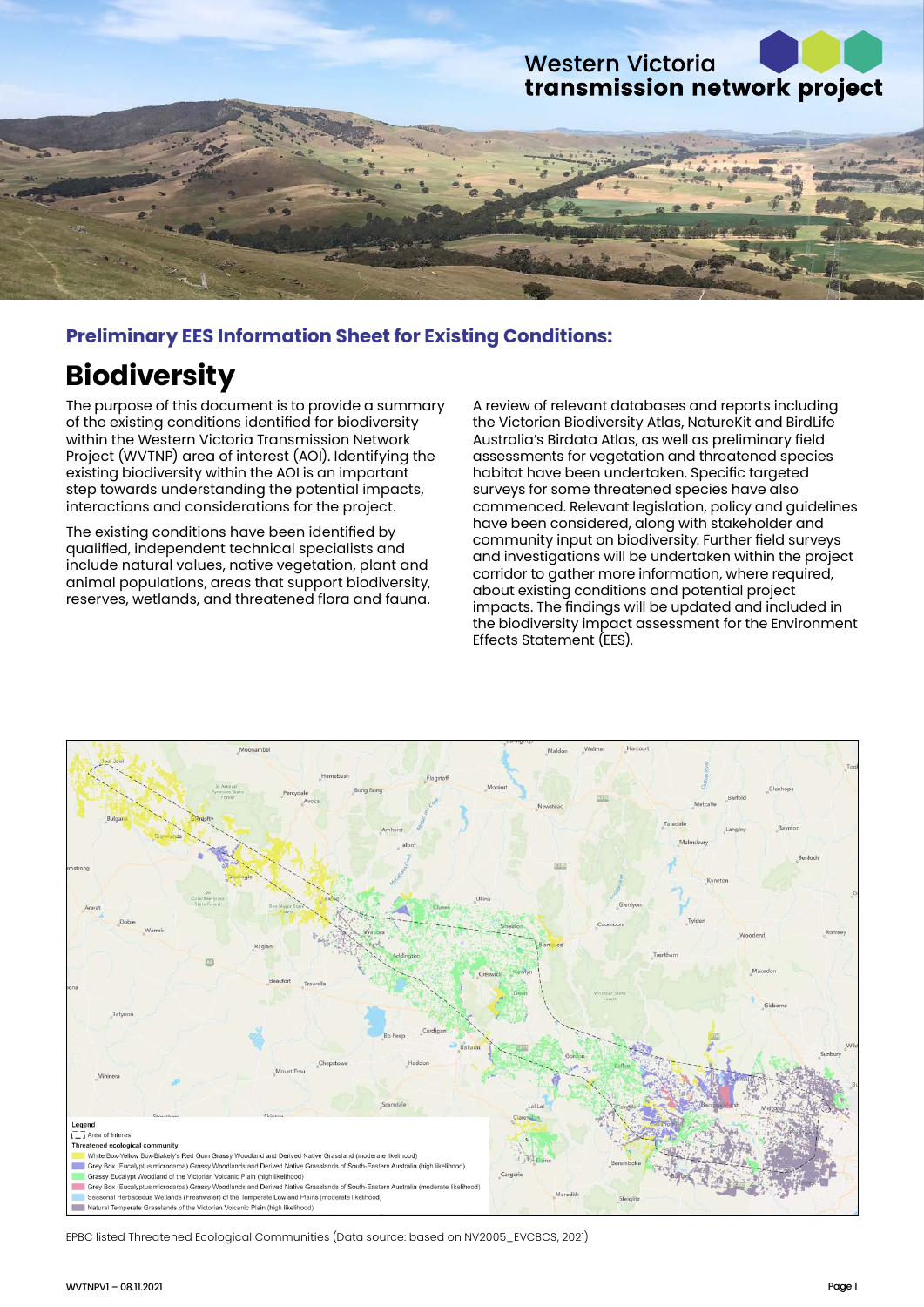# **Community and stakeholder feedback**

The community has provided important input about existing conditions including:

- Areas of habitat offered by hollow-bearing trees.
- Existing riparian corridors along waterways, including Glen Donald Creek, Deep Creek and Dales Creek.
- Biolinks along Korkuperrimul Creek and Myrniong Creek.
- Observations of fauna including kangaroos, wombats, bats, brolgas and raptors.
- Areas where *Grevillea steiglitziana* (Brisbane Range Grevillea) is present.
- Braid Moss (*Pseudoleskea imbricata*) locations, listed as rare under the Victorian Advisory List.
- Areas of steep gradient where landslides may occur, and vegetation plays an important role in prevention.
- Nesting locations of Yellow-tailed Black Cockatoos.
- Little Eagle and other bird observations.
- Platypus and Rakali sightings around Clunes.

# **Bioregions**

The AOI includes four bioregions as defined by the Department of Environment, Land, Water and Planning (DELWP). Bioregions are natural landscape units characterised by geology (and the associated soil and topography) and climate (rainfall, hydrology, and fire) that define the vegetation types and habitats that characterise the nature of an area.

From Lexton Reservoir in the west through to Newlyn in the east, including Waubra, the western section of the AOI is mostly situated in the Victorian Volcanic Plain bioregion. However, small, localised occurrences of the Central Victorian Uplands bioregion around Mount Beckworth, and a more extensive occurrence of the Central Victorian Uplands around Creswick do occur. The Victorian Volcanic Plain occurs predominantly around Ballan and then east from Bacchus Marsh through to Sydenham. The Central Victorian Uplands occurs at the western extent in the upper catchment of the Moorabool River and around Myrniong and Bacchus Marsh, including the Lerderderg State Park, Werribee Gorge State Park and Long Forest Nature Conservation Reserve.

#### **Conservation reserves and corridors**

Conservation reserves either contain large intact expanses of native vegetation and habitat or provide a connectivity function in the landscape, for flora and fauna.

The AOI contains 29 conservation reserves (in part or whole) managed by Parks Victoria, as well as those managed by Councils, historic and scenic reserves, streamside and water frontage reserves, and land reserved for water supply protection purposes.

The nature conservation reserves in the AOI with the largest area and most significant biodiversity values are Ben More Bushland Reserve, Creswick Regional Park and Mount Beckworth Scenic Reserve in the western section of the AOI, and Lerderderg State Park, Long Forest Flora and Fauna Reserve and Werribee Gorge State Park in the eastern section of the AOI. Wombat State Forest and Brisbane Ranges National Park (outside the AOI) are also important areas of biodiversity.

Several Landcare groups, including the Landsborough and Concongella Landcare Groups, are active in the western section of the AOI and are undertaking important biodiversity and erosion management work. In the eastern section of the AOI, the Pentland Hills Landcare group is developing a biolink along the Myrniong Creek corridor that links the Werribee Gorge State Park with Lerderderg State Park in the north.

#### **Waterways and wetlands**

Waterways and wetlands across the landscape provide important habitat for wetland and migratory birds as well as amphibians and fish. Eight river basins and sections of the Wimmera River, Avoca River, Moorabool River, Werribee River and Lerderderg River intersect the AOI. The Lerderderg River is listed in the Directory of Important Wetlands in Australia (DIWA 2021).

The AOI includes 568 DELWP mapped current wetlands, with the highest density between Ballan and Creswick, and around Ballarat. The largest wetlands are associated with water supply reservoirs. Hepburn Lagoon is also of importance as a volcanic caldera (crater lake).

In the western part of the AOI, wetlands provide important refuges and foraging resources for a variety of waterbirds, including wetland migratory birds that seasonally move across the landscape. The low-lying areas of the volcanic plain, between Lexton and Creswick in particular, contain many seasonal wetlands supporting habitat for a variety of waterbirds including ibis, herons, swamphens, and ducks.

# **Native vegetation**

The AOI is largely cleared of native vegetation, with native vegetation mostly occurring in small and fragmented patches of bush. Some more connected, linear patches of native vegetation occur along waterways and within road corridors, while conservation reserves and areas of steeper terrain support larger contiguous areas of native vegetation. Numerous large, scattered trees including River Red Gums with occasional Yellow Gum, Red Box, and Longleaf Box are retained in grazing paddocks and along waterways and roadsides which provide important nesting hollows to a variety of birds and animals.

Ecological vegetation classes are the standard unit for describing native vegetation associations across Victoria, grouping a suite of species that occur together in relation to common ecological characteristics, such as soil, aspect, bushfire frequency and intensity (DELWP). Across the AOI, 69 ecological vegetation classes are present across four bioregions.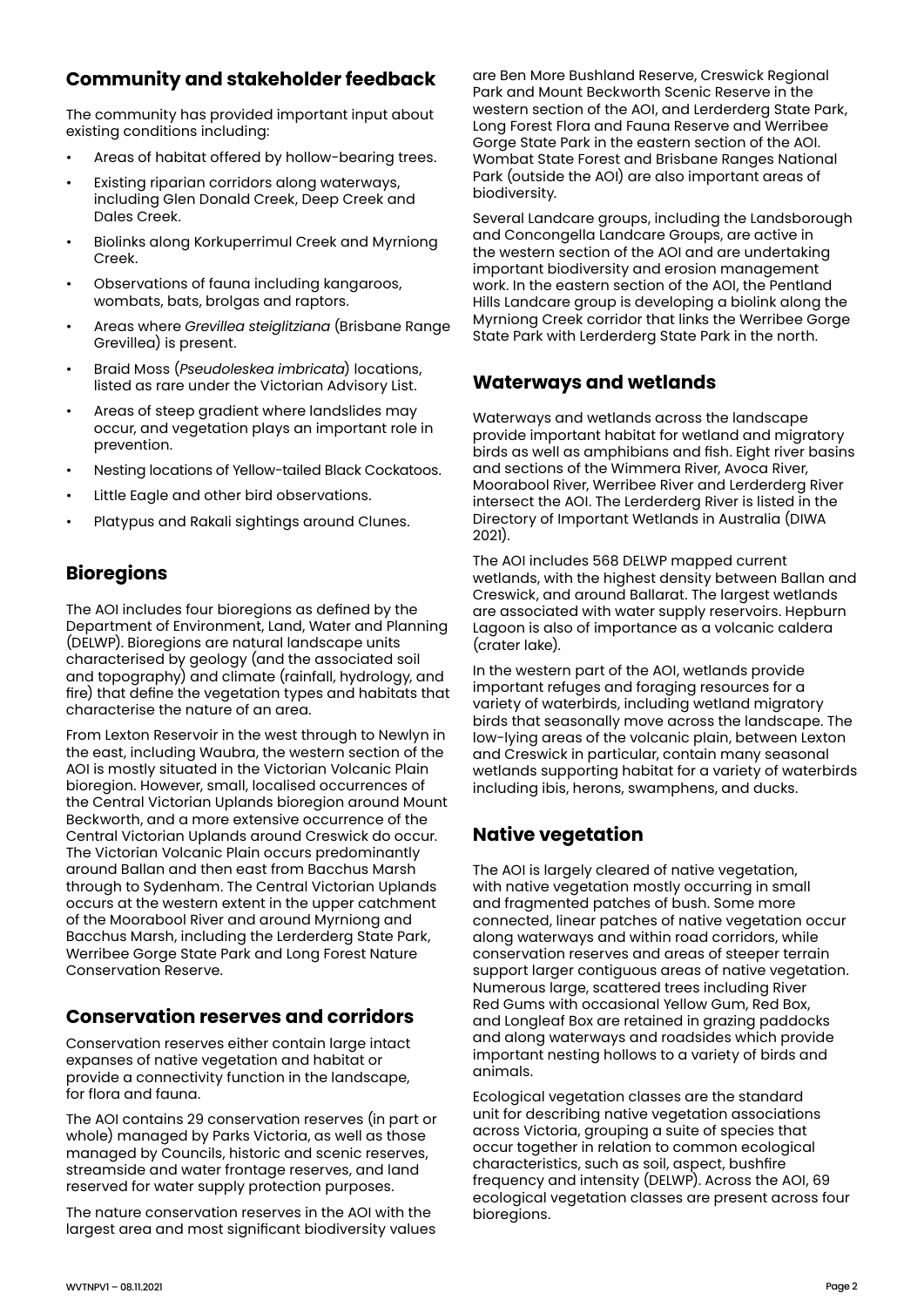# **Threatened ecological communities**

The AOI includes five *Commonwealth Environment Protection and Biodiversity Conservation Act 1999* (EPBC Act) listed threatened ecological communities:

- Grassy Eucalypt Woodland of the Victorian Volcanic Plain.
- Grey Box Grassy Woodlands and Derived Native Grasslands of South-eastern Australia.
- Natural Temperate Grassland of the Victorian Volcanic Plain.
- Seasonal Herbaceous Wetlands (Freshwater) of the Temperate Lowland Plains.
- White Box-Yellow Box-Blakely's Red Gum Grassy Woodland and Derived Native Grassland.

The AOI includes seven State listed *Flora and Fauna Guarantee Act 1988* (FFG Act) threatened communities of flora and fauna:

- Creekline Grassy Woodland (Goldfields).
- Grey Box Buloke Grassy Woodland.
- Lowland Riverine Fish community of the Southern Murray-Darling Basin.
- Rocky Chenopod Open-scrub.
- Victorian Temperate Woodland Bird community (west of Long Gully).
- Western Basalt Plains (River Red Gum) Grassy Woodland Floristic.
- Western (Basalt) Plains Grasslands.

#### **Noxious weeds and pests**

Noxious weeds are likely to be present across the AOI, particularly in areas of high human disturbance near townships, along roadsides and highly cultivated land, that will require consideration and management by the project.

Invasive feral predators, including feral cats and foxes primarily use open grasslands and agricultural landscapes for hunting, but are also known to occur within woodland and forest ecosystems. Feral goats are also known to be a problematic pest within the Lerderderg State Park and Werribee Gorge State Park, causing erosion and browsing pressures for

native herbivores. Rabbits are highly prevalent across grassland agricultural ecosystems, causing significant ground disturbance, grazing pressure, and competition for native fauna.

## **Threatened flora**

Twelve Commonwealth EPBC Act listed threatened flora species are known to occur in the area or are considered to have a high likelihood of occurring within the area, but none have been located in field work to date. 53 threatened flora species (provisional) listed under the State FFG Act have been identified as relevant to the AOI. Several of these species have been recorded during vegetation assessments to date including the Bacchus Marsh Wattle, Brooker's Gum and Yarra Gum.

## **Threatened fauna**

Six Commonwealth EPBC Act listed threatened fauna species have been identified as relevant to the AOI. One species, the Golden Sun Moth, has been recorded during targeted surveys completed to date. 38 threatened fauna species listed under the State FFG Act have been identified as relevant to the AOI, of which nearly half are bird species and mostly associated with wetland areas. Species including the Brush-tailed Phascogale and Powerful Owl have been recorded during surveys to date.

Native grasslands provide habitat for the EPBC Act listed vulnerable Striped Legless Lizard and vulnerable Golden Sun Moth. The EPBC Act listed vulnerable Growling Grass Frog is known to occur in the Werribee River and Kororoit Creek.

Open woodland provides habitats for reptiles, including the threatened Bearded Dragon and Lace Monitor (FFG Act listed). Woodlands provide important habitat for woodland birds, including the Chestnut-rumped Heathwren (FFG Act listed). A variety of birds of prey, including the threatened Little Eagle and Grey Goshawk (FFG Act listed) have previously been recorded in the area. The FFG Act listed Brolga is known to frequent wetlands and seasonally filled wetlands west of Ballarat and is likely to utilise wetlands in the western section of the AOI. Large reservoirs, waterbodies and large seasonal wetlands may provide habitat for the FFG Act listed Freckled Duck and Blue-billed Duck.



Golden Sun Moth Brittle Greenhood